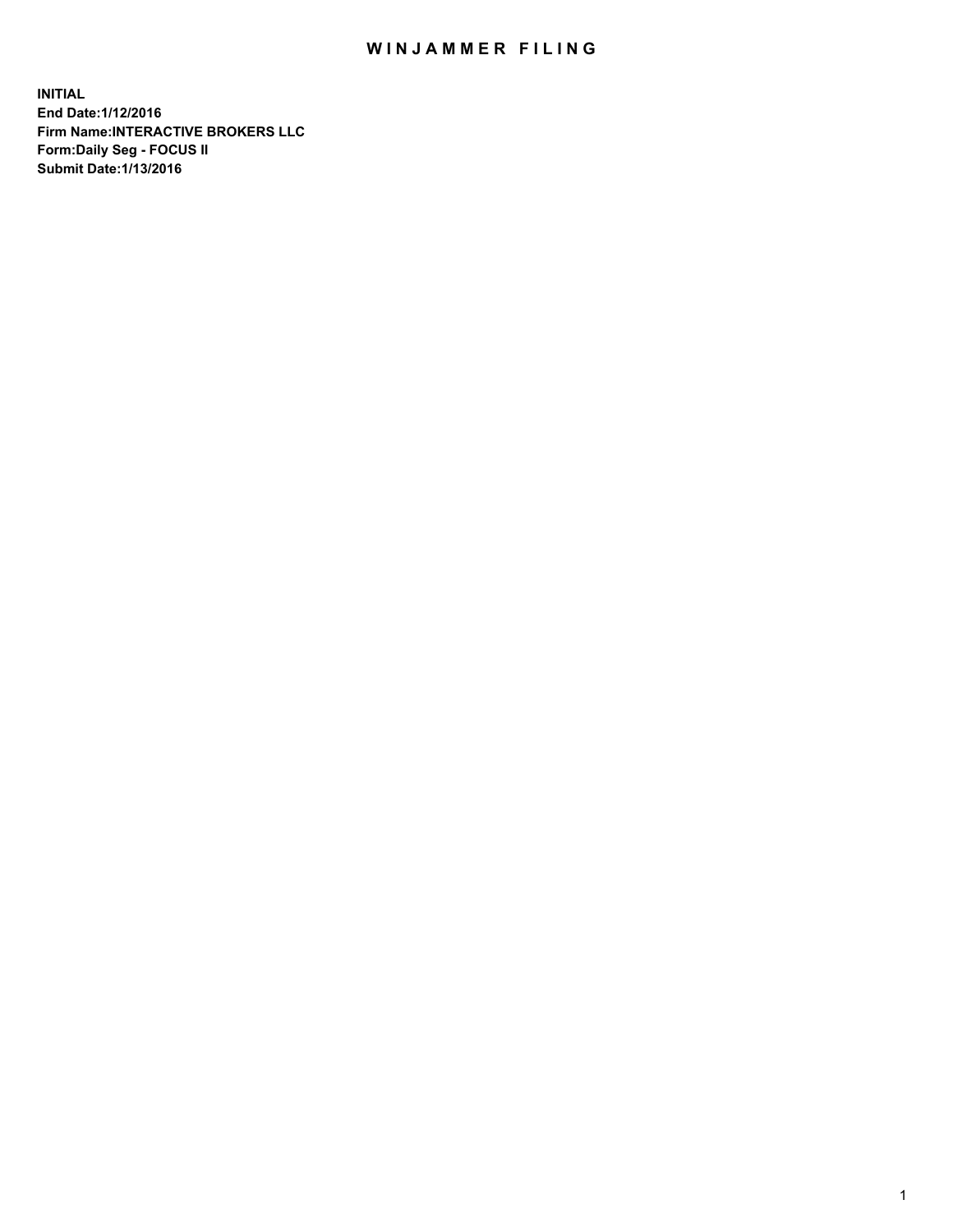## **INITIAL End Date:1/12/2016 Firm Name:INTERACTIVE BROKERS LLC Form:Daily Seg - FOCUS II Submit Date:1/13/2016 Daily Segregation - Cover Page**

| Name of Company<br><b>Contact Name</b><br><b>Contact Phone Number</b><br><b>Contact Email Address</b>                                                                                                                                                                                                                          | <b>INTERACTIVE BROKERS LLC</b><br><b>Alex Parker</b><br>203-618-7738<br>aparker@interactivebrokers.com |
|--------------------------------------------------------------------------------------------------------------------------------------------------------------------------------------------------------------------------------------------------------------------------------------------------------------------------------|--------------------------------------------------------------------------------------------------------|
| FCM's Customer Segregated Funds Residual Interest Target (choose one):<br>a. Minimum dollar amount: ; or<br>b. Minimum percentage of customer segregated funds required:% ; or<br>c. Dollar amount range between: and; or<br>d. Percentage range of customer segregated funds required between:% and%.                         | <u>0</u><br>155,000,000 245,000,000<br><u>00</u>                                                       |
| FCM's Customer Secured Amount Funds Residual Interest Target (choose one):<br>a. Minimum dollar amount: ; or<br>b. Minimum percentage of customer secured funds required:% ; or<br>c. Dollar amount range between: and; or<br>d. Percentage range of customer secured funds required between:% and%.                           | <u>0</u><br>80,000,000 120,000,000<br>0 <sub>0</sub>                                                   |
| FCM's Cleared Swaps Customer Collateral Residual Interest Target (choose one):<br>a. Minimum dollar amount: ; or<br>b. Minimum percentage of cleared swaps customer collateral required:% ; or<br>c. Dollar amount range between: and; or<br>d. Percentage range of cleared swaps customer collateral required between:% and%. | <u>0</u><br>0 <sub>0</sub><br>0 <sub>0</sub>                                                           |

Attach supporting documents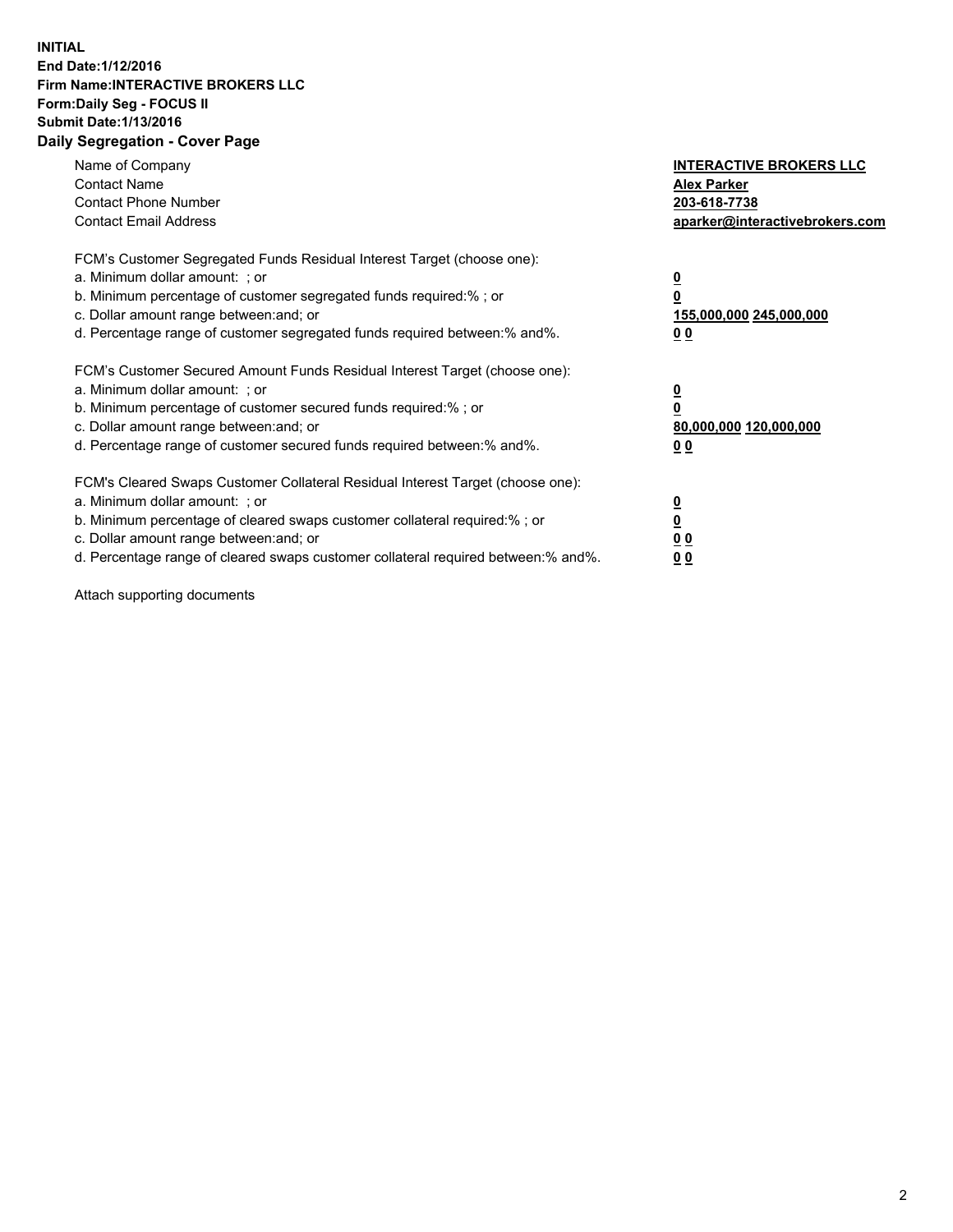## **INITIAL End Date:1/12/2016 Firm Name:INTERACTIVE BROKERS LLC Form:Daily Seg - FOCUS II Submit Date:1/13/2016 Daily Segregation - Secured Amounts**

|     | Daily Jegregation - Jeculed Aniounts                                                                       |                                  |
|-----|------------------------------------------------------------------------------------------------------------|----------------------------------|
|     | Foreign Futures and Foreign Options Secured Amounts                                                        |                                  |
|     | Amount required to be set aside pursuant to law, rule or regulation of a foreign                           | $0$ [7305]                       |
|     | government or a rule of a self-regulatory organization authorized thereunder                               |                                  |
| 1.  | Net ledger balance - Foreign Futures and Foreign Option Trading - All Customers                            |                                  |
|     | A. Cash                                                                                                    | 316,275,897 [7315]               |
|     | B. Securities (at market)                                                                                  | $0$ [7317]                       |
| 2.  | Net unrealized profit (loss) in open futures contracts traded on a foreign board of trade                  | 5,509,019 [7325]                 |
| 3.  | Exchange traded options                                                                                    |                                  |
|     | a. Market value of open option contracts purchased on a foreign board of trade                             | <b>54,393</b> [7335]             |
|     | b. Market value of open contracts granted (sold) on a foreign board of trade                               | -80,332 [7337]                   |
| 4.  | Net equity (deficit) (add lines 1.2. and 3.)                                                               | 321,758,977 [7345]               |
| 5.  | Account liquidating to a deficit and account with a debit balances - gross amount                          | 422,993 [7351]                   |
|     | Less: amount offset by customer owned securities                                                           | 0 [7352] 422,993 [7354]          |
| 6.  | Amount required to be set aside as the secured amount - Net Liquidating Equity                             | 322,181,970 [7355]               |
|     | Method (add lines 4 and 5)                                                                                 |                                  |
| 7.  | Greater of amount required to be set aside pursuant to foreign jurisdiction (above) or line                | 322,181,970 [7360]               |
|     | 6.                                                                                                         |                                  |
|     | FUNDS DEPOSITED IN SEPARATE REGULATION 30.7 ACCOUNTS                                                       |                                  |
| 1.  | Cash in banks                                                                                              |                                  |
|     | A. Banks located in the United States                                                                      | 500,149 [7500]                   |
|     | B. Other banks qualified under Regulation 30.7                                                             | 0 [7520] 500,149 [7530]          |
| 2.  | Securities                                                                                                 |                                  |
|     | A. In safekeeping with banks located in the United States                                                  | 357,183,298 [7540]               |
|     | B. In safekeeping with other banks qualified under Regulation 30.7                                         | 0 [7560] 357,183,298 [7570]      |
| 3.  | Equities with registered futures commission merchants                                                      |                                  |
|     | A. Cash                                                                                                    | $0$ [7580]                       |
|     | <b>B.</b> Securities                                                                                       | $0$ [7590]                       |
|     | C. Unrealized gain (loss) on open futures contracts                                                        | $0$ [7600]                       |
|     | D. Value of long option contracts                                                                          | $0$ [7610]                       |
|     | E. Value of short option contracts                                                                         | 0 [7615] 0 [7620]                |
| 4.  | Amounts held by clearing organizations of foreign boards of trade                                          |                                  |
|     | A. Cash                                                                                                    | $0$ [7640]                       |
|     | <b>B.</b> Securities                                                                                       | $0$ [7650]                       |
|     | C. Amount due to (from) clearing organization - daily variation                                            | $0$ [7660]                       |
|     | D. Value of long option contracts                                                                          | $0$ [7670]                       |
|     | E. Value of short option contracts                                                                         | 0 [7675] 0 [7680]                |
| 5.  | Amounts held by members of foreign boards of trade                                                         |                                  |
|     | A. Cash                                                                                                    | 71,257,147 [7700]                |
|     | <b>B.</b> Securities                                                                                       | $0$ [7710]                       |
|     | C. Unrealized gain (loss) on open futures contracts                                                        | 13,147,568 [7720]                |
|     | D. Value of long option contracts                                                                          | 54,393 [7730]                    |
|     | E. Value of short option contracts                                                                         | -80,332 [7735] 84,378,776 [7740] |
| 6.  | Amounts with other depositories designated by a foreign board of trade                                     | $0$ [7760]                       |
| 7.  | Segregated funds on hand                                                                                   | $0$ [7765]                       |
| 8.  | Total funds in separate section 30.7 accounts                                                              | 442,062,223 [7770]               |
| 9.  | Excess (deficiency) Set Aside for Secured Amount (subtract line 7 Secured Statement<br>Page 1 from Line 8) | 119,880,253 [7380]               |
| 10. | Management Target Amount for Excess funds in separate section 30.7 accounts                                | 80,000,000 [7780]                |
| 11. | Excess (deficiency) funds in separate 30.7 accounts over (under) Management Target                         | 39,880,253 [7785]                |
|     |                                                                                                            |                                  |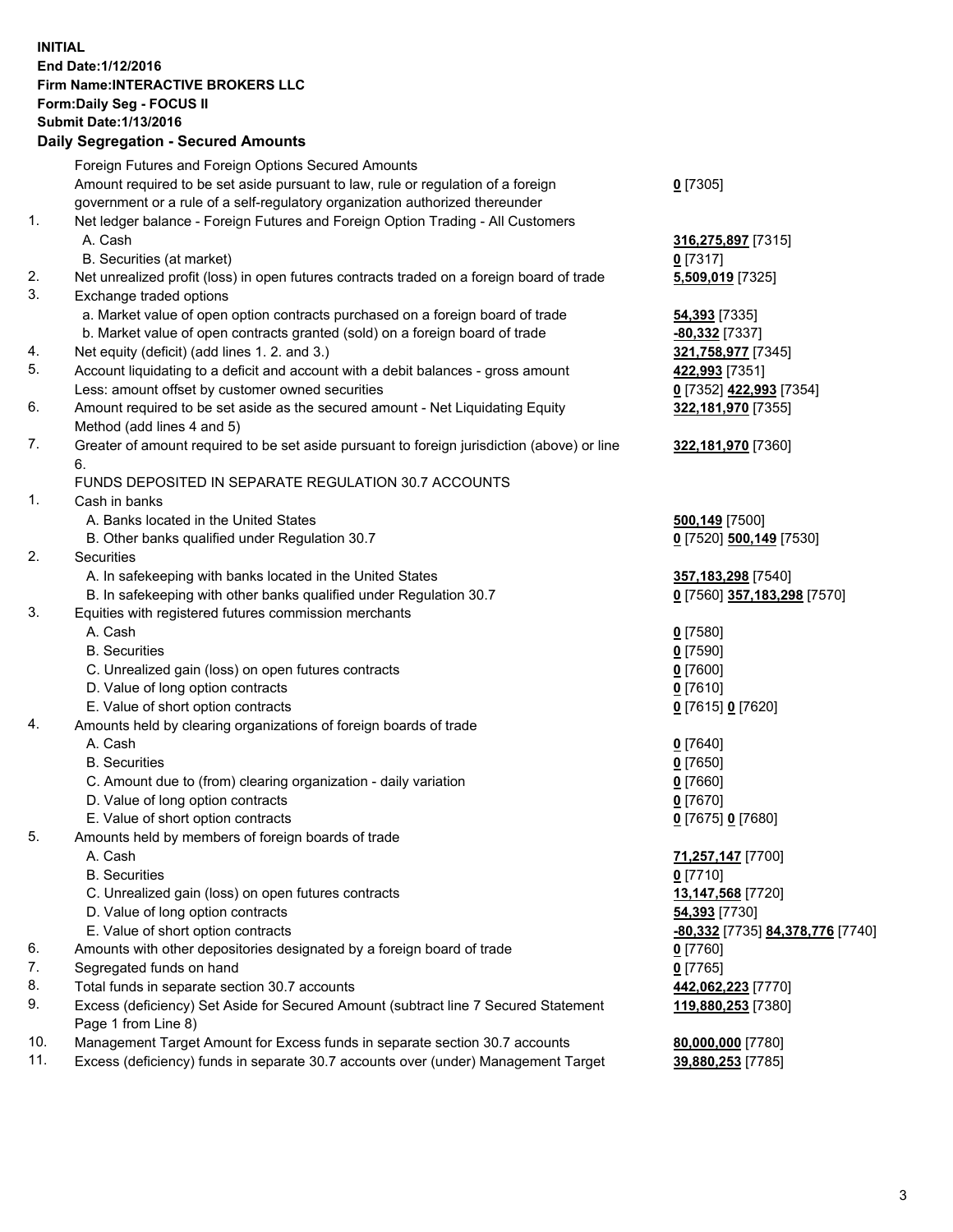**INITIAL End Date:1/12/2016 Firm Name:INTERACTIVE BROKERS LLC Form:Daily Seg - FOCUS II Submit Date:1/13/2016 Daily Segregation - Segregation Statement** SEGREGATION REQUIREMENTS(Section 4d(2) of the CEAct) 1. Net ledger balance A. Cash **2,634,857,519** [7010] B. Securities (at market) **0** [7020] 2. Net unrealized profit (loss) in open futures contracts traded on a contract market **88,262,993** [7030] 3. Exchange traded options A. Add market value of open option contracts purchased on a contract market **90,309,084** [7032] B. Deduct market value of open option contracts granted (sold) on a contract market **-201,619,523** [7033] 4. Net equity (deficit) (add lines 1, 2 and 3) **2,611,810,073** [7040] 5. Accounts liquidating to a deficit and accounts with debit balances - gross amount **191,949** [7045] Less: amount offset by customer securities **0** [7047] **191,949** [7050] 6. Amount required to be segregated (add lines 4 and 5) **2,612,002,022** [7060] FUNDS IN SEGREGATED ACCOUNTS 7. Deposited in segregated funds bank accounts A. Cash **329,965,770** [7070] B. Securities representing investments of customers' funds (at market) **1,421,221,384** [7080] C. Securities held for particular customers or option customers in lieu of cash (at market) **0** [7090] 8. Margins on deposit with derivatives clearing organizations of contract markets A. Cash **29,223,974** [7100] B. Securities representing investments of customers' funds (at market) **1,153,867,902** [7110] C. Securities held for particular customers or option customers in lieu of cash (at market) **0** [7120] 9. Net settlement from (to) derivatives clearing organizations of contract markets **-5,061,683** [7130] 10. Exchange traded options A. Value of open long option contracts **90,303,429** [7132] B. Value of open short option contracts **-201,613,557** [7133] 11. Net equities with other FCMs A. Net liquidating equity **0** [7140] B. Securities representing investments of customers' funds (at market) **0** [7160] C. Securities held for particular customers or option customers in lieu of cash (at market) **0** [7170] 12. Segregated funds on hand **0** [7150] 13. Total amount in segregation (add lines 7 through 12) **2,817,907,219** [7180] 14. Excess (deficiency) funds in segregation (subtract line 6 from line 13) **205,905,197** [7190] 15. Management Target Amount for Excess funds in segregation **155,000,000** [7194] **50,905,197** [7198]

16. Excess (deficiency) funds in segregation over (under) Management Target Amount Excess